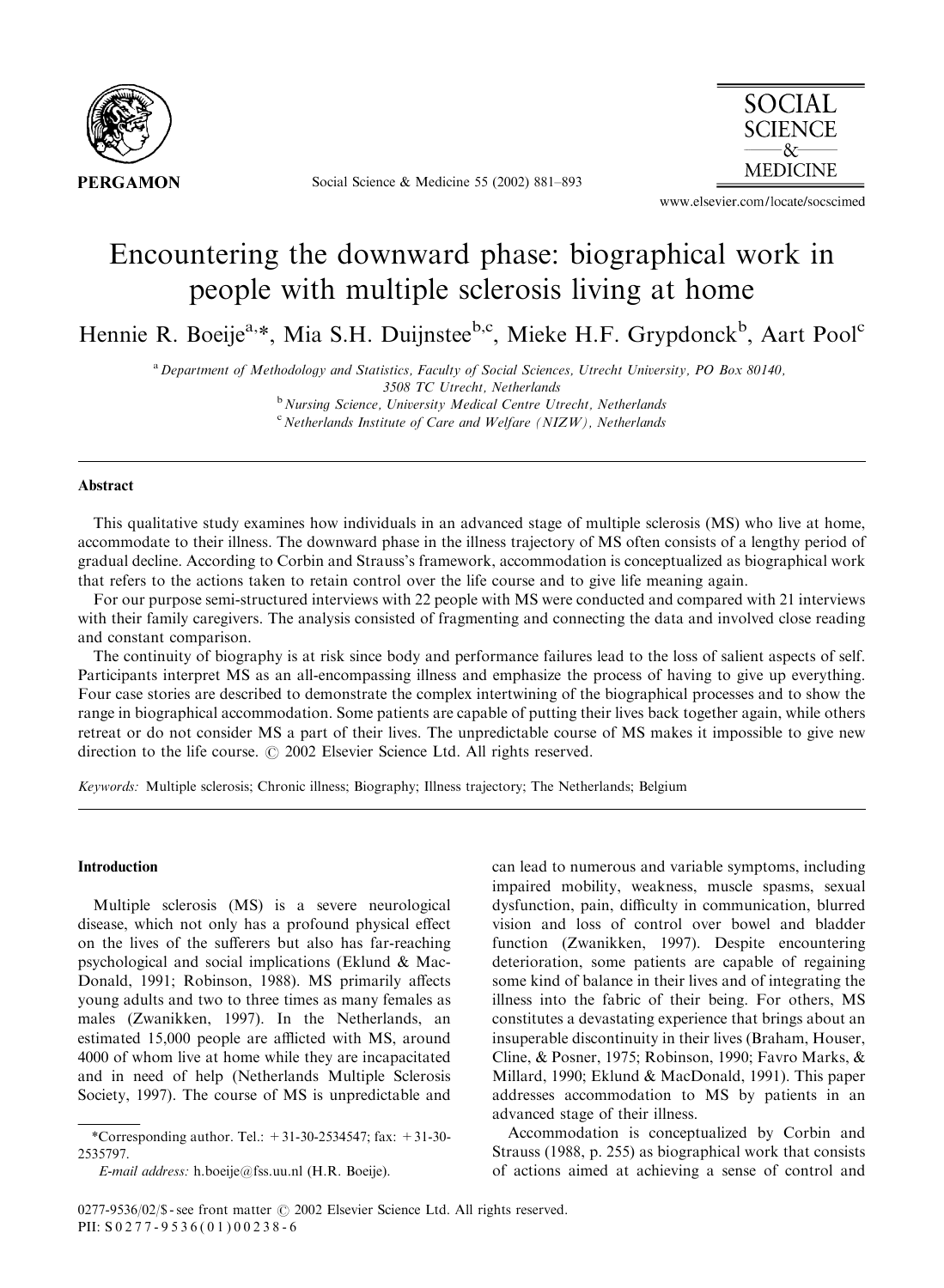balance in life, as well as giving life continuity and meaning despite the illness and the changes it brings. This is in line with the evidence from other researchers that severe disability and chronic illness can bring about substantial changes in the patient's identity (Wiener, 1975; Bury, 1982; Charmaz, 1983; Kelly, 1992; Nijhof, 1995). Besides biographical work, the authors distinguish everyday work and illness work, which are both related to the management of the illness in daily life. All activities of patients, family members and health care providers are explicitly referred to as types of work, to express their efforts to influence the illness course. It is the very premise of Corbin and Strauss's concept of the illness trajectory that even if the course of the disease itself cannot be modified the illness course can be shaped and managed. As disabilities become increasingly severe, biographical work takes precedence over both the other lines of work. Progressive disability and the descending course of the illness indicate the downward phase of the illness trajectory, which in MS often consists of a lengthy period of gradual decline.

In this study Corbin and Strauss's grounded theory on managing chronic illness at home has been chosen to focus the research questions and guide the empirical investigation. For this reason there follows an explanation of a number of essential concepts from their framework. Corbin and Strauss distinguish between three dimensions of a person's biography or life course: body, biographical time and conceptions of self (BBC). The views of oneself evolve in accordance with an ability to perform the tasks associated with the various aspects of self. Illness can lead to body failure and prevent people from carrying out all of the tasks they used to perform. As a consequence the connection between the BBC is shattered and causes the person to lose his feeling of wholeness or broader identity (Corbin & Strauss, 1988). For example, being a journalist requires the ability to operate a keyboard manually. But when MS afflicts the hand function it becomes impossible to type and this can make a person give up the journalistic writing i.e. this aspect of self. As a consequence the person might question who he or she is and be in the future now that he or she is no longer the journalist one used to be.

Biographical work constitutes four processes: (1) contextualizing (incorporating the illness trajectory into biography), (2) coming to terms (arriving at some degree of understanding and acceptance of the biographical consequences of failed performances), (3) reconstituting identity (reintegrating identity into a new feeling of wholeness around the limitations in performance) and (4) recasting biography (giving new directions to biography). Biographical work is aimed at restoring the link between the three dimensions of the BBC. The four types of work are separate but overlapping and they can only be distinguished at an analytical level since in practice they are intertwined and developing at the same time.

The characteristics of the illness influence the nature and the amount of biographical work required (see for example Anderson & Bury, 1988; Roth & Conrad, 1987). For MS, the young age at the onset of the disease (usually between 20 and 40), the duration of the disease (on average 25.7 years, Donker, Foets, & Spreeuwenberg, 1996), the unpredictable course of the disease and its capacity to disable seem to account for the many challenges of adjustment for patients and their families (Davis, 1973; Robinson, 1988). Research has shown that MS patients tend to respond to these daunting prospects by resisting or fighting the disease rather than denying, accepting or integrating it into their lives (Brooks & Matson, 1987; Robinson, 1988). Robinson (1988) suggests that these responses might be explained by the absence so far, of an accepted scientific explanation and cure for the disease. Smeltzer (1991) adds that treatment of MS rarely involves high technology interventions and it therefore leaves patients to draw on their own resources, especially when it comes to controlling their state of mind.

The objective of this study is to ascertain how people in the advanced stages of MS accommodate to their illness. It examines how MS induces biographical work in terms of BBC. It then goes on to describe what this biographical work involves in terms of the four different types of work and touches on the differences between patients. The selection of MS patients in a downward phase offers the opportunity to study accommodation in a situation where the biographical challenges are evident and maximized (Morse, 1999). The study attempts to contribute to the knowledge of disability and identity by adding the experiences of a very specific group of chronically ill persons. The use of the trajectory model with its notion of biographical work to understand the ill persons' reactions and beliefs, as Smeltzer (1991) acknowledges, has the potential to inform health care providers about the needs for support of these persons. Services that are based on an inside understanding of the difficult biographical processes the ill persons are in, can help them in their striving to maintain or regain some degree of control over their lives.

#### Research methods

#### Procedure

Access to MS patients was gained through five home care organizations and nine members of the steering committee installed at the start of the project to supervise the research. The members of the committee all had various connections to MS, some as MS patients or caregivers themselves and others, such as a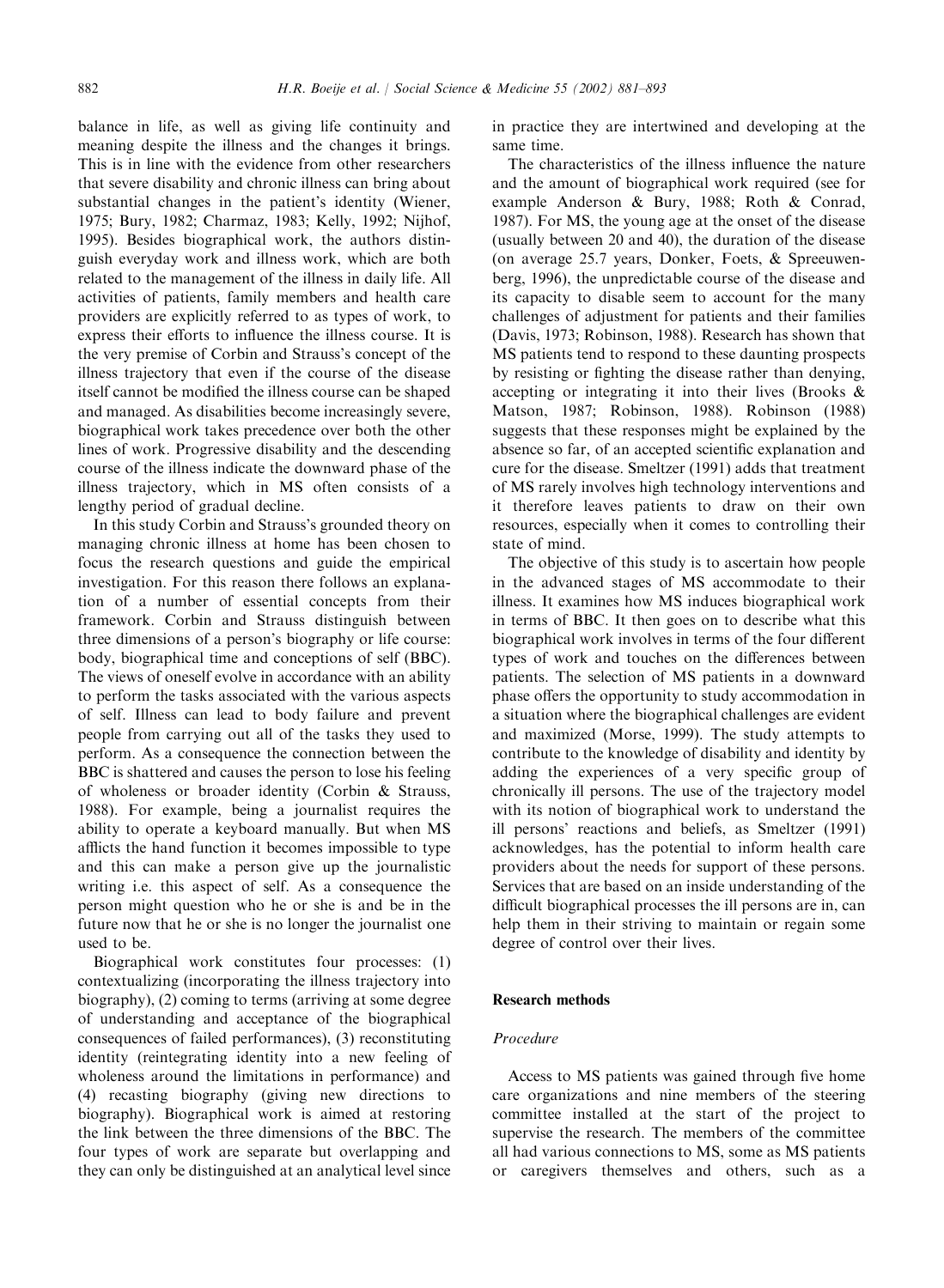neurologist, nurse, and committee member of the Netherlands Multiple Sclerosis Society and the National Organization of Caregivers, as professionals. Each was asked to recruit two persons with MS to participate, as well as the persons whom they designated as the primary caregiver. Some could meet these agreements, others could not, for example one of the neurologists who had to go through a very lengthy procedure of consent.

This research was introduced as a study into the experiences of persons with MS and into how they managed at home. Potential participants were also told to expect an interview in a conversational style since the researchers were interested in what they had to say. People who agreed to an interview were motivated to share their knowledge with other patients, wanted to bring MS to the attention of a wider public and acknowledged the scientific character of the study as it came from the university.

The recruiters were instructed by the researchers to include people who live at home, who are dependent on care as a result of MS and who receive care from family members. For that purpose they received an information leaflet in which the selection criteria and the reasons for them were explained. In the meetings with the steering committee questions concerning recruitment and access were discussed. With a view to exploring the research questions, they were asked to select patients with differing characteristics with regard to age, sex, duration of the disease and its course until that moment. These characteristics were our first tool to reach a study group which reflected variation on the topic of our interest, although it was understood that the selection in qualitative research should be purposeful and suitable to make theoretical advances in relation to the research question (Mason, 1996). Once that more information had been obtained from the first ten patients, the final selection of patients was guided by the themes that were important in the preliminary analysis. Recruiters were then asked to seek participants with specific experiences, as for instance the loss of worthwhile social activities, coming to terms with the illness or problems with dealing with help.

## Study participants

Twenty-two MS patients, thirteen female and nine male, were interviewed. All were living in the Netherlands or Belgium. Eighteen were married to, and living with, their spouses. Of the other four (one man and three women) two had never been married, one was widowed and one divorced. The ages of the patients ranged from 31 to 78, with an average age of 55.

Ten people were forced to stop working because of MS. One of them did part-time voluntary work for 2 days instead. Seven of the women were housewives, four people were retired and one was employed part-time.

Formerly, of those in paid employment, five of the patients might be described as white-collar or clerical (sales representative, secretary, estate agent). Four were professionals (e.g. teacher, information technology). Three had been manual workers (e.g. worker in textiles, chauffeur) and two had academic qualifications (university researcher).

The patients had been diagnosed with MS for a mean of 19 years. The periods of time since diagnosis ranged between 4 and 54 years. Of a total of six possible Activities of Daily Living (ADL: bathing, dressing, transfer, toileting, continence care and feeding), patients needed help or supervision with an average of 5 out of 6 activities. With the exception of two people who were able to walk inside their homes, all patients needed a wheelchair and six people were bedridden. Fourteen people could not use their arms and hands adequately as a result of spasms or weakness, eleven people complained of fatigue and ten had poor eyesight. Four had difficulty talking or swallowing, two had memory problems and two were in pain. Sometimes the basic socio-demographic data (age, sex, numbers of children, employment and need of help with daily activities) could be derived from the interviews, if not, they were inquired after the end of the interview and filled in on the contact summary sheet.

The eighteen married patients all indicated that their spouses were their primary caregivers. The other four identified a friend, a brother, parents and a son and daughter-in-law. Eighteen patients had children. In seven of the families, the children lived at home. Nineteen patients received help from home care nurses and seventeen from housekeeping services. Only one patient managed alone with his spouse and did not receive any professional help.

# Data collection

Qualitative interviewing was used to gain access to the participants' personal stories. Visiting them in their homes allowed us to observe the consequences of a chronic illness at first hand. The interview method allowed the interviewer to ask the participants to elaborate on former experiences as well as on their present ones. Our introduction and first questions ('What concerns do you have at this stage of your illness and how do you deal with them?') was directly seized upon by the respondent and set the stage for the rest of the interview. Important topics, derived from both literature, the chosen framework and the expertise of the research team, were the history of the illness in terms of the body and performance, what life was like in the past, changes since being diagnosed with MS, the challenges at this particular stage, ways of coping with it and the view of the future.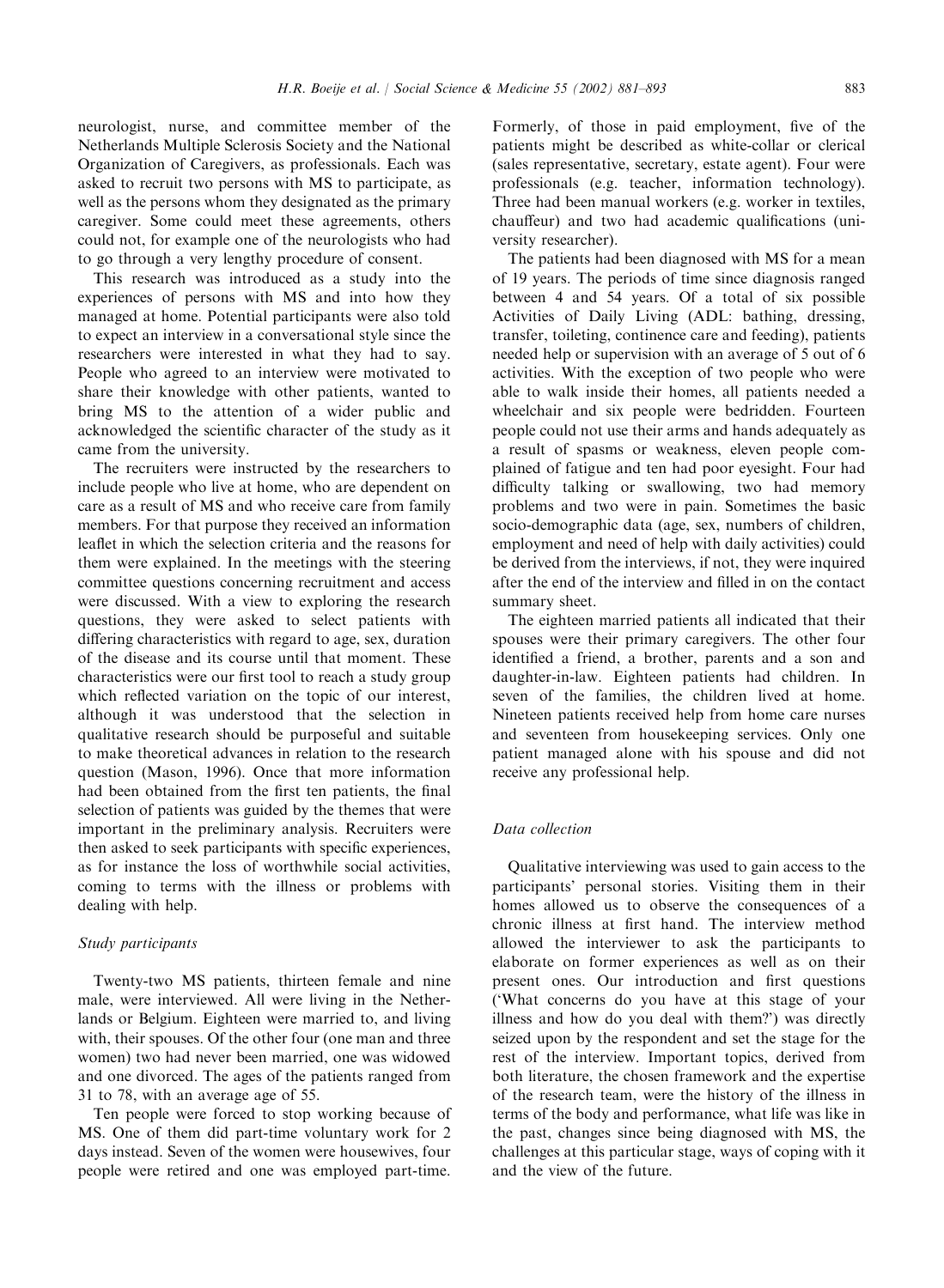All the interviews were tape-recorded and transcribed. Directly after the interview a contact summary sheet was made, on which the most important themes in the interview were noted, as well as reflections on our roles as interviewers (Miles & Huberman, 1984). The transcriptions and the reflections were discussed afterwards. Thus the other researchers in the team kept track with the progress of the interviews and coached the interviewers technically as well as emotionally, since the team members were by definition more distanced to the participants than the interviewers. They checked, for example, whether the interview questions and topics needed any revision in order to provide adequate answers to the research questions. The interviews were conducted by two different interviewers. One interviewer [HB] conducted the first interviews with 12 patients, the other did the remaining ones. The second interviewer, who was of the same age and sex as the other one, read every previous interview and used the same list of topics. This obviously 'socialised' her to conduct interviews in the same way, which resulted in few inter-observer variations.

## Analysis

The analysis involved the approximately 300 pages of transcribed interviews of the patients alone. The interviews with the MS patients were compared with the interviews of their caregivers to obtain a deeper understanding of the patient's biography within the context of the adjustment of the family as a whole (Banyard & Graham-Bermann, 1993). The various backgrounds of the members of the research team, which included nursing science, sociology and psychology, allowed the data to be interpreted from different angles and constituted researcher triangulation (Kimchi, Polivka, & Stevenson, 1991).

The analysis consisted of two activities that kept each other in equilibrium, namely fragmenting and connecting (Dey, 1993). In the first activity the component parts of each interview were separated out and labelled with codes. This involved close reading, line-by-line analysis and constant comparison (Strauss & Corbin, 1998). The process of code-and-retrieve was conducted using the software program winmax (Kuckartz, 1998). Our coding system was created by moving back and forth between the concepts of the framework, our interviews and the preliminary analysis. Categories such as 'body failure', 'conceptions of self' and 'coming to terms' were clearly informed by the framework, whereas 'striving to stay at home', 'all-embracing' and 'turning points' emerged from the data. Later on we began to place the codes into what we felt to be the major categories. Thus, 'breadwinner', 'grandma' and 'slowcoach' were abstracted to the level of 'concepts of self''. Finding new friends', 'avoiding information about MS' and 'asking for adequate help' were all placed in the category 'challenges'.

An interpretive reading of the interviews was conducted, which called for our active involvement in inferring meaning from the data (Mason, 1996). For example, respondents mentioned that 'all was lost' and 'nothing stayed the same' and gave clear descriptions of the changes MS had wrought in their lives and in the lives of their families. From this it was derived that patients had to accommodate to a 'greedy illness' which left neither their present functioning nor their biographical past and future unaffected.

The second activity in the analysis process consisted of interpreting the parts as a whole and connecting the pieces of one case together. From the beginning it struck us that people had very different ways of accommodating. After fragmenting the data it was apparent, for example, that participants reached various levels of coming to terms with MS. To gain a sense of the distinctiveness of the combinations of the four biographical processes people were involved in, it was necessary to focus on the case stories as a whole. A chart was used as an analytical tool. The elaboration of the pattern extended when it was discovered that almost all patients had a motto that summarized their way of accommodating to MS.

The construction of the biographical case-stories originated in the contact summary sheets on which the illness trajectory was noted down as the interviewee had pointed it out in headlines. The biographies should be considered as interpretations of life with the illness, not as descriptions of it (Nijhof, 1995). The participants choose their own words and are likely to be influenced by the interview situation in which they were prompted to reflect on their life with the illness. The life stories are not assembled in order to find out the course of the participants' life, but to render their own interpretations of it with regard to the biographical work. The data extracts that are presented were selected to document the conceptualisation of biographical processes and to offer the possibility of control. Quoting is also done to provide the reader with a feeling of the struggles people are in and to make the different perspectives people develop of their illness understandable.

To provide a closer view of particular biographical processes four cases have been selected and are described in their entirety. These case stories were selected because they reveal much about the complex intertwining of the biographical processes and because they reflect the range of biographical accommodation. Before we go on to look at the case stories, the common cross-sectional themes are presented in relation to the biographical consequences of the downward phase of MS. All the names used are pseudonyms.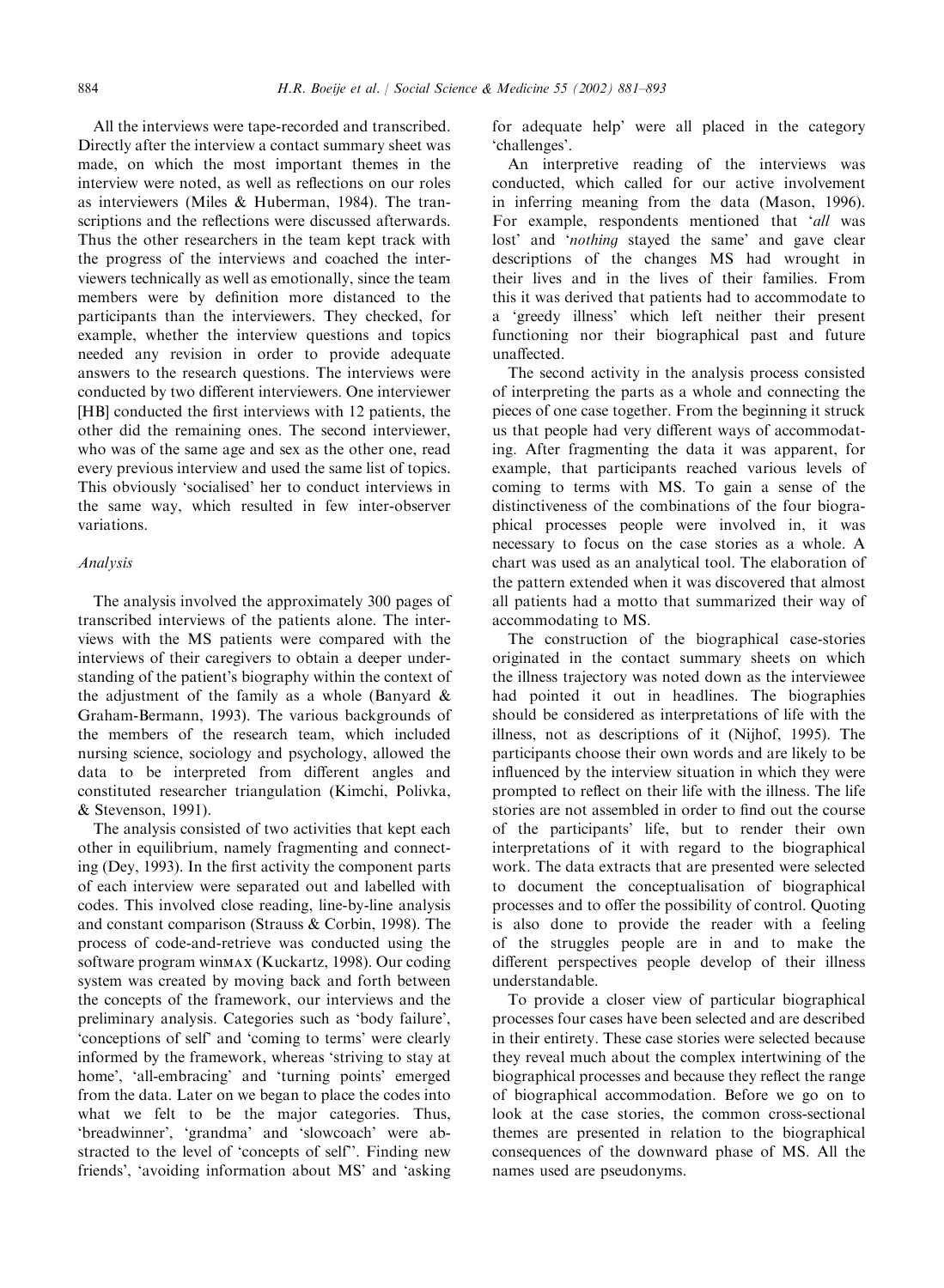# The downward phase of MS: giving up everything

In this section we demonstrate how MS affects the three concepts of BBC (body, biographical time and conceptions of self) and how this induces biographical work.

## Body and performance failure

In the interviews with people with MS, references to their bodies and body failure are apparent. Some make a chronological inventory of their ailments, such as: 'It started in a toe, and then my legs were afflicted. My eyes are very bad. And now my hands are totally paralysed'. However, most patients immediately move on to mention the activities they cannot perform anymore as a consequence of their ailments. Like Mrs. Stacey who saw the illness slowly creep up till her arms also became affected. This stopped her from playing with her grandchildren in a way that she always looked forward to:

Well, I can't complain, MS does not cause me any pain. But psychologically, my head is still working fine and my upper limbs were last to go. So I can't steer anymore, I can't eat by myself and I couldn't even shake your hand when you came in. That part of MS is very hateful. You are a prisoner of your own body. What makes it worse is that I used to be very healthy. I kept my household well and I raised my six children. And now I would like to pamper my grandchildren and have fun with them. I am resigned to the physical part, but lately I can't stand the fact that I am afflicted.

The faculties that are still intact are very precious to people, because they compensate for the lost ones. Loss of leg function can be compensated by using one's arms to move a wheelchair, thereby regaining some of the lost mobility but by the same token, the loss of the last remaining functions becomes twice as difficult to bear. The patients interviewed dreaded losing their eyesight, because it would have serious consequences for their mobility and it would deprive them of the pastimes of reading and watching TV.

On the surface, appearance does not seem to be a major performance issue for people with MS. Their bodies appear undamaged and they are not subject to any disfigurement whatsoever. However, a closer look reveals that appearance can certainly be an issue. When the patients walk they have an unsteady gait or sway like a drunk and they have to use walking aids or a wheelchair for longer distances. Some people have to be fed or use a straw, which stands out when drinking coffee or alcoholic beverages in a public place. This often prompts remarks from others that cause the patients to feel ashamed (see also Nijhof, 1995).

At the advanced stage of the illness, most MS patients have incontinence catheters and urinary bags that are invisible most of the time, because they can be inconspicuously tied to the patient's leg when he or she is wearing a pair of trousers. From the interviews and other studies as well (Toombs, 1992; Kelly, 1991), it is known that incontinence causes deep humiliation and shame and that patients always keep some fear that something will go wrong with the appliances they use. However, a catheter can also allow the patient to reenter public life again. Seventy-one-year-old Mrs. Trumpet could not leave the house because she was always 'soaked and had to sit on a plastic bag'. The catheter suggested to her by her doctor allowed her to go outside and resume her social activities.

Incapacity to act can be perceived as a performance failure and cause shame even without the presence of others. The patient's performance fails according to his or her own personal standards. A telling example of this is the body lift. It is mostly used in the privacy of people's homes, yet our data show that it has a powerful effect on the person's dignity. One man compares himself with a baby carried in a stork's beak and another sees himself diminished like a bale of straw.

#### Biographical time: the mental time map

Most respondents have a fairly detailed mental map of the time frame of their decline. Biographical time is important to refer to life stages that have been entangled with the course of the illness since the first complaints and the diagnosis. Some major events mark the course of the illness, such as having to resort to a wheelchair, giving up work, selling the car or an unexpected development like the loss of the speech function. More often patients mention smaller functions they saw disappear slowly, some of which even went unnoticed by others. In the following quote from Mrs. Becker it becomes clear that the illness course and life course are intertwined.

My daughter married in 1989 and then I still did everything. I was sitting in the wheelchair, but I did everything: washing, ironing, cooking, everything, taking care of myself, keeping house, everything. Since 1992 I haven't been able to do it anymore. I had to give up everything I used to do. So, my daughter was never confronted with this. And it was only at New Year when I had a high fever and could not sit up straight anymore, that she saw that my illness is still deteriorating. But sometimes I have the impression that she thinks that everything has stayed the same as when she still lived here.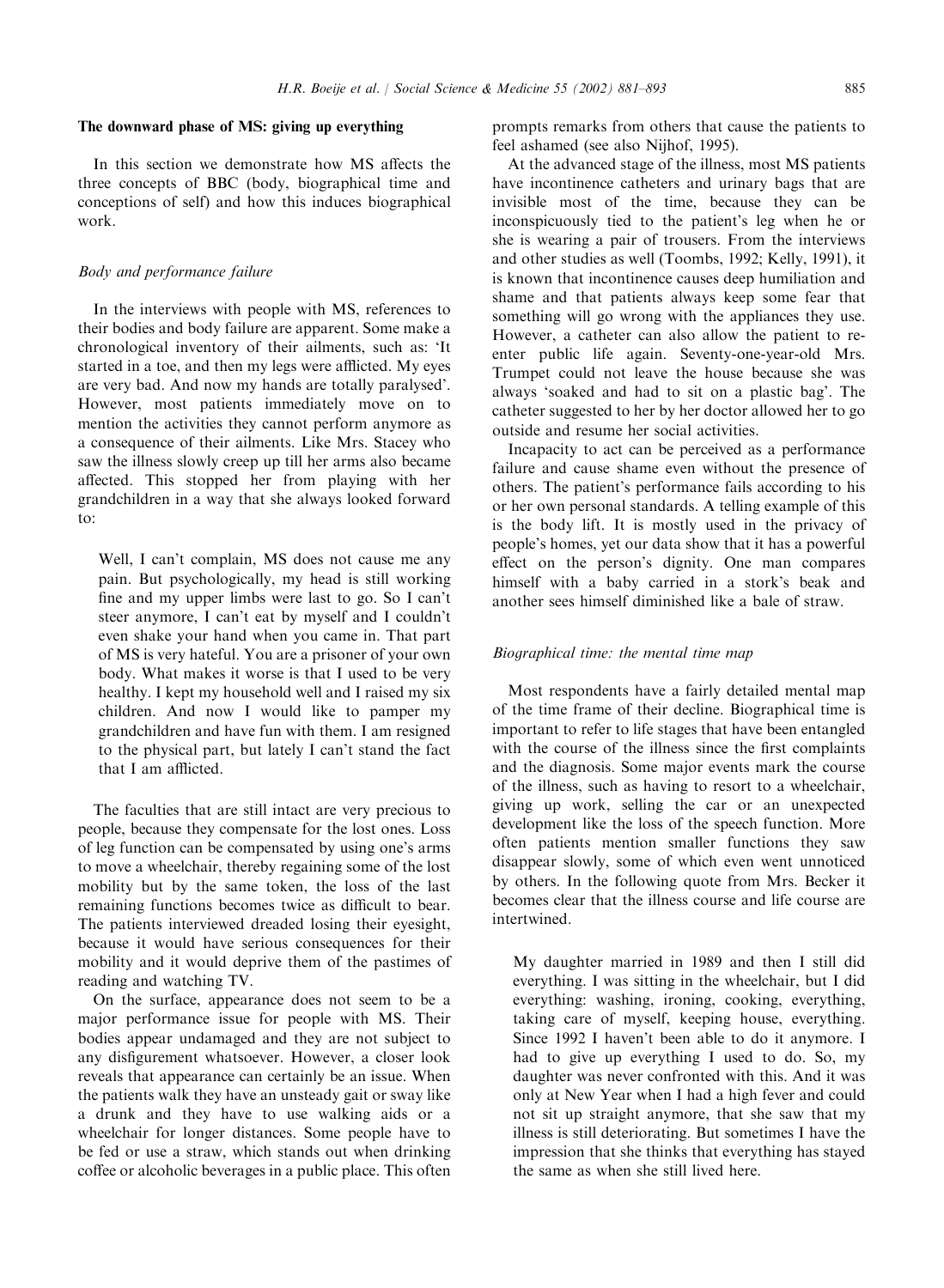The interviews contain numerous examples of backward and forward reviews, also referred to as the reflective parts of actions (Corbin & Strauss, 1988). In backward reviews people look back at certain aspects of their lives in the light of the present. One woman, who has had much difficulty in accommodating to her almost bedridden life, looked back at a life full of activity and was happy that the illness only began at the age of 47. Sometimes people regret certain actions, like the interviewee who had all her teeth taken out, because someone told her that bad teeth were connected with MS. Forward reviews, like mental rehearsals and daydreams, are more problematic because of the unpredictability of the illness course. They mostly contain lost plans, such as raising a family, being promoted, being a good grandmother, travelling, saving for retirement and so on. It is these mundane wishes that are made impossible and destroyed by MS.

There are few people who believe that they can benefit from a cure should one be found. Some were even denied the chance to participate in medical trials because they were too old or their physical condition too poor. Some still nursed the hope that their deterioration would slow down and that their mental faculties, hands, eyesight and voice would be left unaffected. One participant who was wheelchair-bound told us that she still walked in her dreams. When her therapist told her that this was preventing her from coming to terms with the illness, she reprimanded him and told him that she still had hope as long as she could walk in her dreams.

The remaining wish for all the participants was to stay at home for as long as possible. Most interviewees dreaded the idea of being admitted to a nursing home, as this for them was the ultimate symbol of being discarded and worthless. The long-term possibility of remaining at home is very uncertain, as it depends not only on the deterioration in the condition of the person with MS but also on the willingness and capacities of the family caregivers (Duijnstee & Boeije, 1998).

# Conceptions of self: from being active to becoming dependent

With the loss of physical faculties and performance patients cannot carry out all of the tasks they once considered worthwhile and took for granted in their lives. As such, these losses pose serious biographical risks. MS transforms them from active persons into dependent ones. Whether they raised their family, took part in business, were just busy people or liked active holidays, now they have to be cared for and have lost a great deal of their independence.

When they were growing up, Mrs. Brown's two children hardly noticed that she was ill as she could still drive, take them to school, prepare their meals and so on. Now, 21 years later, she needs others to help her take

care of her physical needs, which hits hard at her concept of self as someone who always cared for others.

There is not much left anymore, so what remains I try to do as well as I can. Reading a book, resting a bit. My husband was an estate agent and I used to do his paper work, I answered the phone, did the bookkeeping. But as the years have gone on, all that has disappeared and my husband has taken over everything. Everyone has to take care of me. When I want to move my leg, I have to ask. ''Be careful with my legs, my hip there, my head over there, my pillow''. All these small things, every day, three or four times a day. Always the same.

Mr. Reed who experienced a rapid downhill course, described how MS robbed him of his salient concepts of self. As a sales representative he regularly visited all the business departments in his work area and was known among his colleagues for his humour and companionable company. Within a year he was unable to walk or drive his car anymore. He lost his job and as a consequence lost contact with most of his colleagues. His wife cares for him and has taken over the gardening and financial administration, tasks that Mr. Reed considers to be a man's job. He was always the life and soul of parties but he cannot live up to that image anymore. So MS stripped him of a wide variety of selfconcepts: his masculinity, his capacity to care for his wife, his status as a good driver, a fine colleague and a welcome guest at parties. They were replaced with concepts of someone whom life has treated unfairly, who is bored, cannot do anything and who has to be cared for.

Relating these effects of MS to the three elements of the BBC deepens the understanding of the participants' interpretation of MS as an all-embracing illness. With words like 'all', 'nothing', '100 per cent', 'everything' and 'complete' they express that no part of their lives, whether it be their bodies, performance or concept of self along the time line, has remained unaffected by MS. Life as they knew it has in effect been discontinued and they have been left to deal with what remains. In the next section we turn our attention to the ways in which people have tried to put their lives back together again.

# Biographical work: four case stories

In this section we present four portraits of people with MS. They have achieved each type of biographical work to a different degree and in the combination of types, they represent a range of biographical work. Each pattern is labelled with the motto that the person uses to summarize his or her way of accommodating to the illness: I try to make the most of it, MS will never have the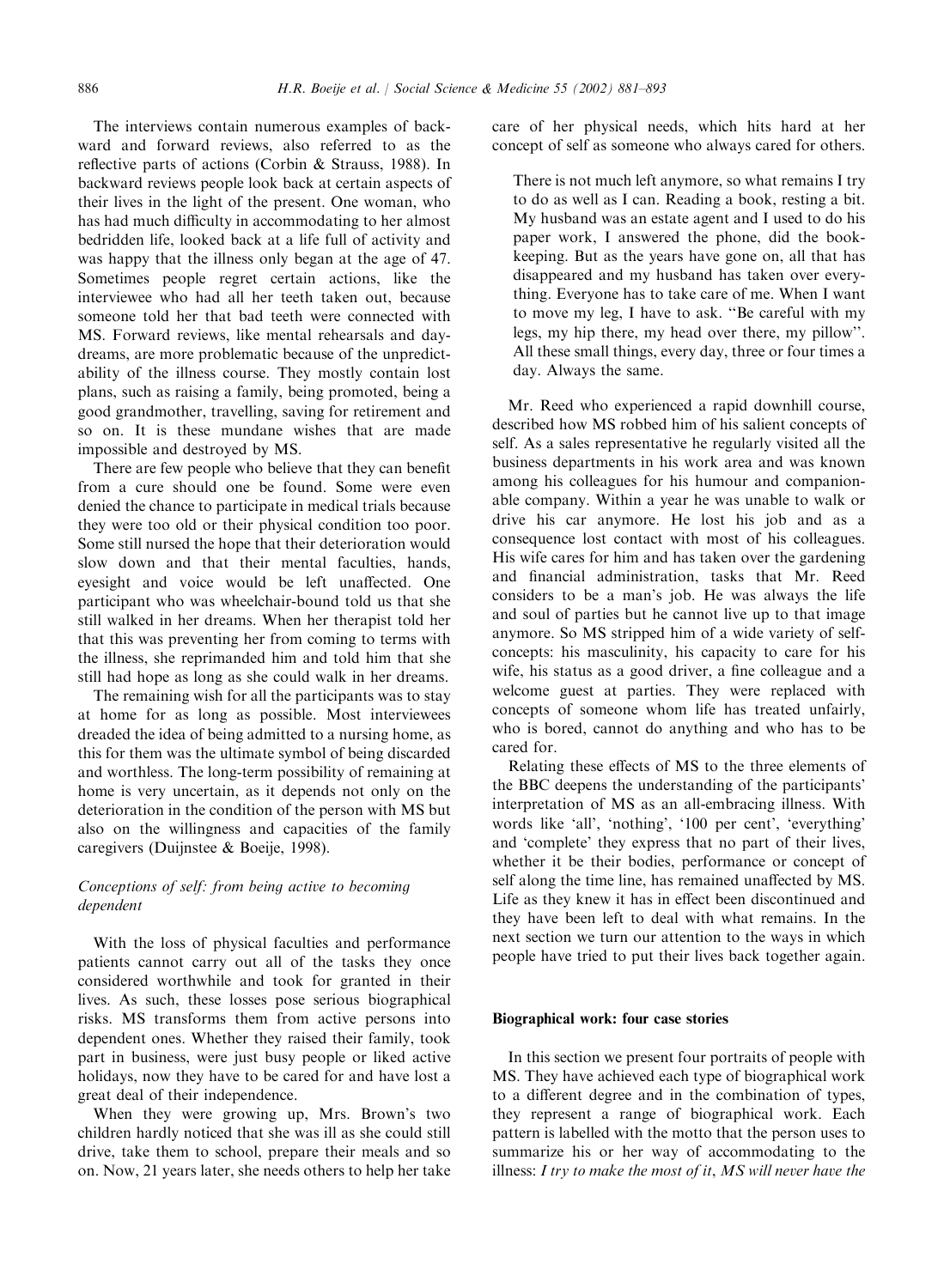upper hand, I allow MS to take control of me and I have nothing to do with MS.

#### I try to make the most of it

My body of course prevents me from doing certain things. Most people admire me because I am still optimistic and I keep laughing all the same. In spite of these worries I enjoy life. Yes, every day, I still enjoy it very much. I have a life of my own. I look forward to the next day, when once again there are nice things planned, only nice things in fact, and nice people.

BBC: This is Marc talking, a man in his early thirties who learned 5 years ago that he was afflicted with MS and has deteriorated very rapidly since then. His body failure is apparent: he is wheelchair-bound, has little energy and poor eyesight, he has trouble swallowing and is incontinent. A number of epileptic attacks have meant that his memory regularly fails him. As time went by he lost valuable aspects of self. He could not pursue his hobby of windsurfing anymore and he could no longer drive his car. He struggled to keep working but when he could not perform as well as he wanted, he was declared unfit to work.

Contextualizing: When he first heard he had MS, Marc did not want to have anything to do with the disease. He ignored invitations from the MS Society, because he could not identify with the people with their wheelchairs and crutches. After attending their meetings once or twice, he discovered that the members were more than just their illness and were actually very nice people, many of them young. At that moment he realized that MS was going to be a part of his life too.

When he needed a walker, he was embarrassed because he felt that such things did not apply to him. Later on, he realized that such aids could enlarge his shrunken world and he stopped caring about other people's reactions to his appearance or his performance. He incorporated the aids into his biography. He even saw it as a challenge to be allocated a scoot mobile, which is an electric device that allows him independent transportation for short distances outdoors.

In a similar vein he incorporated the help he needed to care for himself. He sees the family, friends, nurses and cabdrivers who help him as sources of social contact. Marc thought it would be a challenge to maintain his social network and is surprised that his friends do not treat him as a disabled person. He appreciates them for this. It helps him to contextualize MS, while at the same time maintaining aspects of self that have nothing to do with the illness.

Looking ahead, Marc is afraid that he will grow apart from the people around him as they will soon have children to look after. All things considered, he thinks the future will not turn out to be too bad. It amazes him that being single does not upset him anymore. He accepts the fact that he is not participating in society, as he would have done had he been healthy.

Coming to terms: Marc says he has come to terms with MS. Of course, he did not ask for the disease but now it's there, he is pretty much resigned to it. 'That's just the way it is' and 'you have the disease and that's all there is to it' are expressions he uses to convey this idea. His fundamental attitude is to try to make the most of life. An aspect he finds more difficult to accept is that, as a grown man, he has to rely on his parents and cannot manage on his own. They have taken over his housework and shopping and they structure his day.

Corbin and Strauss (1988) describe how some people suffering from chronic illness can even reach a stage of transcendence, which means that they have found a way to overcome their bodies in such a way that they are able to find real joy in living again. This seems to apply to Marc who likes to refer to MS not as a disease but as something he has to live with. His pleasure in life takes precedence over the requirements of his medication and of 'being a good patient'. Listening to music, watching TV, humour and having fun with others make him enjoy life:

I play cards with a group of friends. And that is always so enjoyable. Because I have these problems with my eyesight, the tables are arranged so that I am as close as possible and my cards are a bit bigger. I am not at all a bad player, but that's not what it's all about. It is just for fun, having a good laugh with each other.

As he says himself, he has been an optimistic person all his life and tries to think positively.

Identity reconstitution: Reconstitution is the process of regaining a sense of wholeness that is lost when the links of the BBC are shattered. This has to do with developing and sustaining valued aspects of self. Marc meets and counsels newly diagnosed MS patients in his region and this is very meaningful to him. He has given new salience to his still intact relationships with his parents and his friends. He dreaded the prospect of sitting at home, but to his own surprise he now appreciates his leisure:

When I was working I was almost a workaholic. So I thought that I would go crazy sitting at home all day. But I still know how to enjoy things, it's wonderful having all these days off. Beforehand, you don't expect that to happen, but I've got such nice people around me and I often have visitors. That never seems to stop. I can open the doors with my remote control from my bedroom, which is ideal. I have contact with all kinds of people, including fellow sufferers.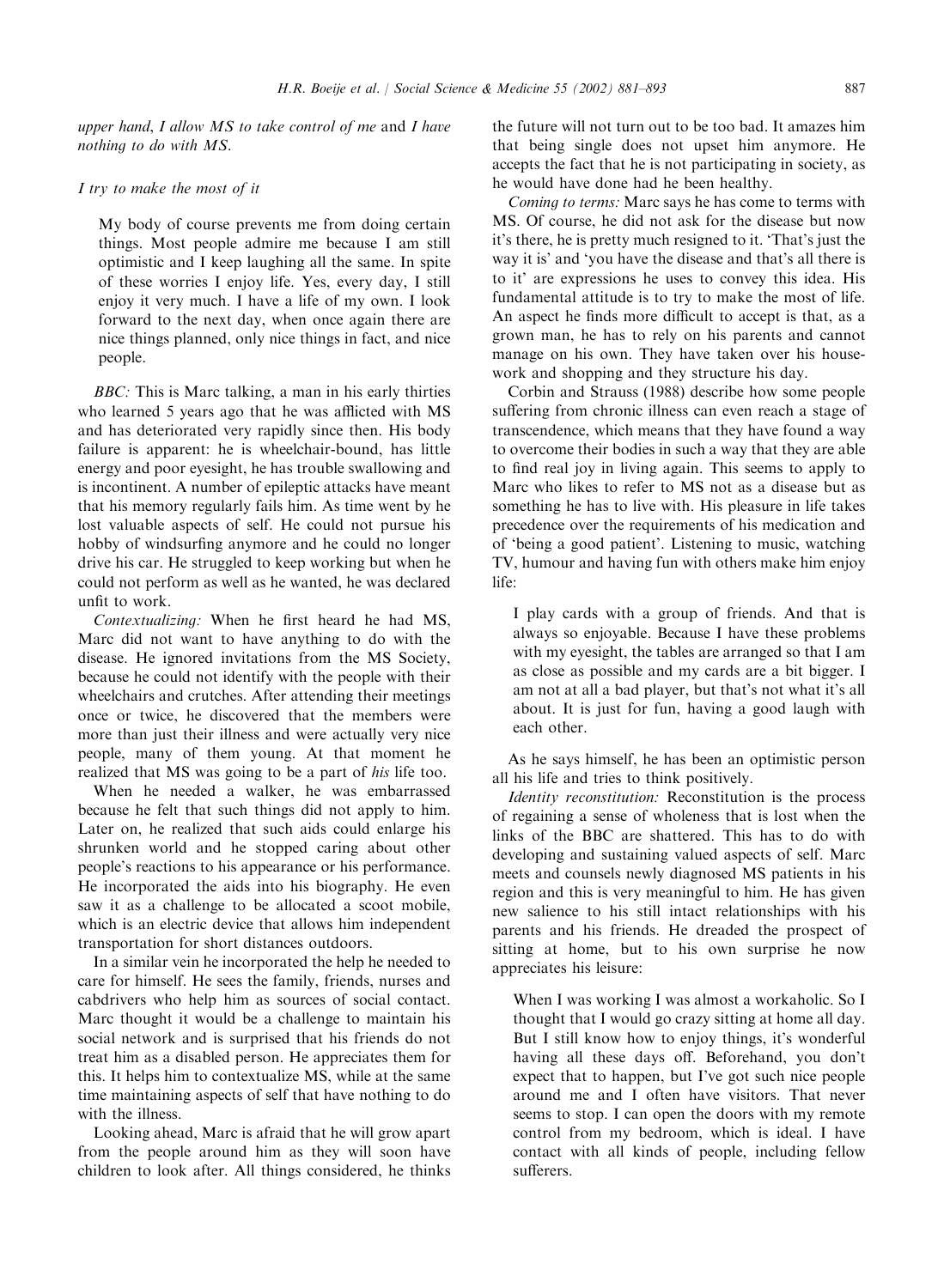Recasting of biography: Until now Marc has been able to accommodate rather well. However, his rapid decline now troubles him. Admission to a nursing home seems inevitable in the near future, since his parents are not able to take him into their own home to look after him. Biographical recasting, which means giving direction to the future biography, is impossible at this moment, as there seems to be no way out, only an undesirable end.

#### MS will never have the upper hand

There is not going to be a cure for me. Things aren't going to change, so I might as well believe that things are better, that I like the situation even more now than I did a few years ago and maybe even that I am happy. In comparison with a few years ago I am reasonably satisfied with everything. I have my own life back on track again. I decide what I do, what I want and what I don't want. I will not let MS rule over me.

BBC: The above quote comes from Mrs. Ratcliff, who is 58 years old and who has had MS for 25 years. The first symptoms were back pain, tingling in her arms and tiredness. MS was diagnosed within a year. Soon afterwards, she broke off her engagement and lost her job as a teacher. Now, she has difficulty walking and uses a wheelchair. One year ago, she was told that she had breast cancer, from which she recovered after treatment. She is experiencing a slow deterioration mainly due to fatigue and sometimes unbearable pain in her bladder.

Contextualizing: When the doctors suspected MS, she went into a state of non-integration. She was completely devastated by the diagnosis and the loss of her job. Her parents let her live with them again and in her own words she 'let herself go'. For 2 years, she retreated and concentrated on the actual and potential lost aspects of self. The breakthrough came when a neurologist told her that she did not need to be dependent on her parents and that she could regain a life of her own. She understood that she was letting MS determine the course of her life and she felt challenged to turn the tide:

At first, MS affected me very badly. I lay in bed most of the time. In the beginning I couldn't accept it. I mean, what is accepting anyway? I couldn't stand it, I thought that there was nothing for me to do any way. Looking back, I think I did not fight that idea.  $(...)$  I was not leading my own life. I let it be determined by MS. And now I rule over MS. I have something to say about MS and MS doesn't have anything to say about me. Of course, you never really know how well you'll be able to keep up a positive attitude like that.

From then on MS was a part of her life, but did not dominate it. When she moved out from her parent's

house and went to live on her own again, she wrote on her change of address card that she had made a fresh start. She discovered which aspects of self remained or could be regained in order to provide her with some biographical continuity. Her family, especially her brother who provides care and her friends help her to lead as normal a life as possible since they do not treat her as an MS patient. For instance, she prepares dinner for friends just like she would if she was healthy. Sometimes she pushes her body to the limit, wanting to perform normally instead of giving in to limitations and pain.

Coming to terms: Mrs. Ratcliff has accepted MS as something she has to live with but not as something she has voluntarily chosen to live with. She comments: 'I was not offered it because then I could have refused it'. Her personal philosophy is that MS will never have the upper hand and that she is in the driver's seat where her own life is concerned. For her, fighting the disease means that she makes her own decisions and does not give way to pain and fatigue in her body.

She was living in a state of relative acceptance of MS when she was diagnosed with breast cancer. This constituted another devastating blow. At first, she became very angry because she could not grasp why she had to suffer from two such serious illnesses. Soon after a period of mourning, she became calm again, because she had been through the same process before. She wanted to continue with her life. She is convinced that she was able to cope reasonably well with her cancer because she had already learnt to tackle MS. She is satisfied with how things are going now, but she is not as joyful and full of life as Marc is.

Identity reconstitution: Mrs. Ratcliff gave new salience to old and worthwhile relationships and activities. There were no real new aspects added to her life. Some years ago, she heard a programme on the radio in which people were asked if they were happy. She realized that she was fairly satisfied with her life compared with some years before, even though things are not as good as they were before MS and she originally wanted different things from life. To some extent there is a feeling of wholeness again.

Biographical recasting: Mrs. Ratcliff has become stronger and this gives her hope for the future. With her physical condition waning, it demands more of an effort to accommodate. But she knows she has learnt to carry on and to deal with matters.

#### I allow MS to take control over me

My doctor tells me that I only have energy for 1 h, and I have to make do with that for a whole day. I don't do anything anymore. I can't bring myself to do anything. I just let it go. What does it matter? But sometimes it is very hard.  $(...)$  I am wholly absorbed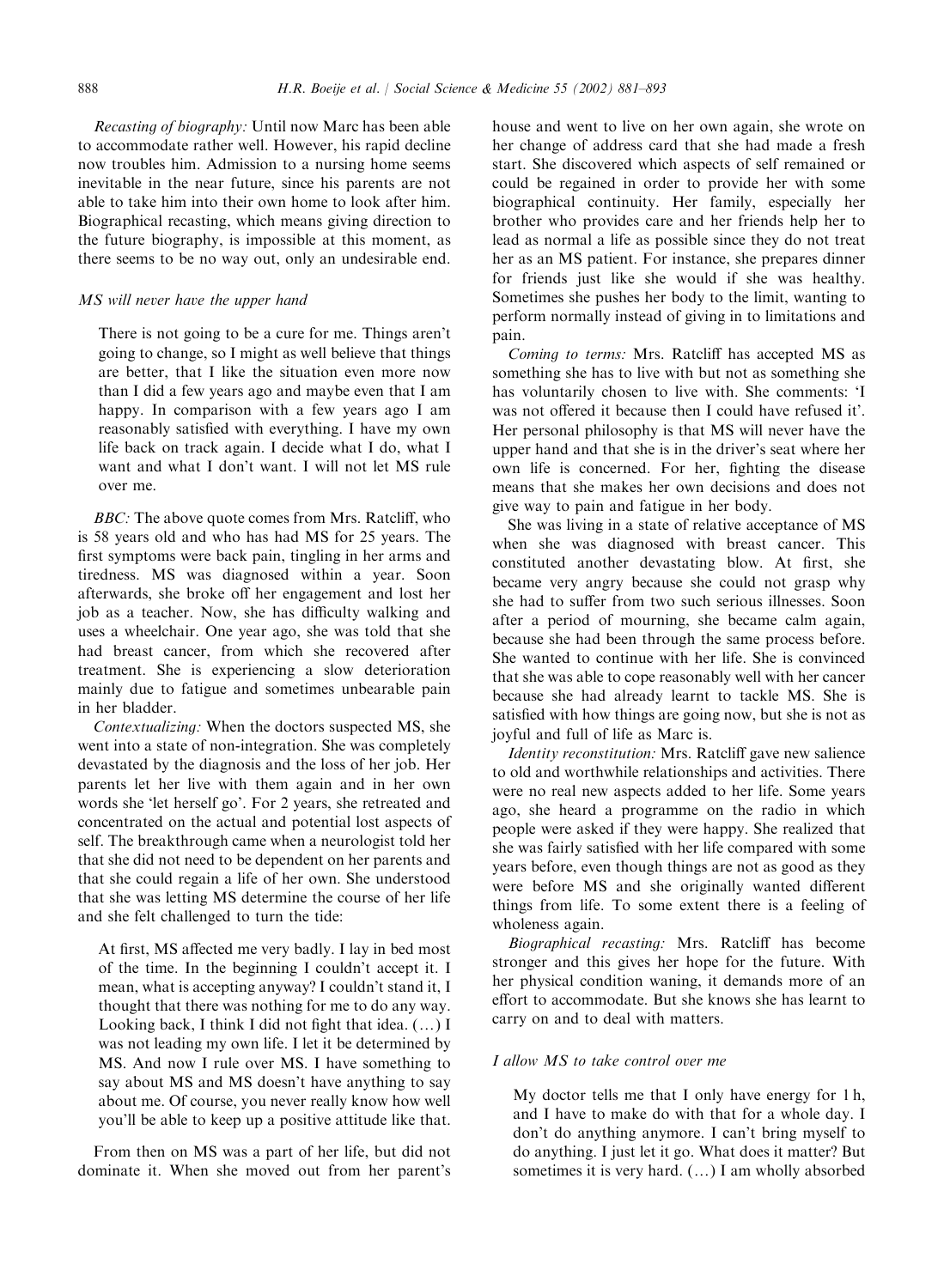in MS and I let it take control over me. I do not reproach myself for not resisting it. I simply let it go.

BBC: Mr. Cunningham, who is 43, has known since 1993 that he is afflicted with MS, but he has had symptoms for much longer. Over the last 5 years he has slowly deteriorated. He still has negative memories of his visits to the hospital, when staff did not take his symptoms seriously and refused to do certain diagnostic tests. When the weather is warm his legs give out. He is tired all the time, his hands and eyes are affected and he has trouble concentrating. Because of his disabilities he lost his job as a professional chauffeur and his contact with family and friends.

Contextualizing: Since the activities that were worthwhile for him have been abandoned there is not much left. When he noticed that his performance was failing, he gave up on everything else as well. Mr. Cunningham and his wife had to move to a more easily accessible house, thereby exchanging their familiar neighbourhood for a strange one. He did not succeed in building up new neighbourhood relationships. His wife is actively involved in the MS Society but he himself has no contact with fellow sufferers. When he compares himself to his fellow sufferers he sees himself as less active and a slowcoach:

Yeah, those people at the MS Society are so active and I am envious of that sometimes. I would like that too, I really would. But I'm much more of a slowcoach. I can't bring myself to do it. I don't know how to deal with it. No, I don't know how.

He is very disappointed in his family and friends who have abandoned him since he became ill.

Coming to terms: Mr. Cunningham finds living with MS very hard. He cannot accept that his wife has to do all the things that he cannot do anymore. It makes him feel helpless. He became demoralized when the diagnosis was finally revealed and the consequences of the illness increased. Since that moment MS has slowly absorbed him. He cannot close the gap between his present health status and state of being and his former self-image, when he felt appreciated:

Before, I could do everything and in my job I had to rely on my own resources and on my colleagues. And that always went well. But now, my wife has to drill holes in the wall because I can't use a hammer and nails and that is hard for a man to take. Then I think, why bother doing anything anymore.  $(...)$  I am a much quieter person now. I used to talk much more, I was much more companionable. I had more stories to tell and that is getting less now. I feel sad more often. That's how it feels, I am empty. I cannot get a hold on it; I just cannot grasp it.

Identity reconstitution: MS was too big a challenge for Mr. Cunningham. He is not capable of putting his life back together again. There is a disengagement from all that was meaningful to him and no new worthwhile aspects have been added. Sometimes his own attitude bothers him and he feels guilty about not undertaking anything anymore. Because he cannot get to grips with his situation, he has given up and withdraws into himself.

Recasting biography: Mr. Cunningham is not in control of his disease. He is shattered by the illness experience. MS has overwhelmed him and he lacks the strength and energy to resist. The only things that boost his spirits are his grandchild and driving his car for short distances. Daily life does not bring him any joy and he feels that there is no way out.

#### I have nothing to do with MS

I hate that word (MS), I hate that disease. In my view, I think the only way to stop it getting to you is to be joyful. At least, I don't want it to get to me. I'll never let them see that I am in pain or anything like that. I don't talk about it to anybody, because I don't want to have anything to do with it. If I do, I get terribly upset and everything comes up again. I have always cried at night and laughed during the daytime. That is how I deal with it.

BBC: Mrs. Newcomb is 70 and lives with her husband. Together they have three children. Fifteen years ago she was told that she had MS. After that her physical condition rapidly deteriorated and she became increasingly dependent on help for her personal care. She is incontinent. She can no longer walk or stand, and she now finds it difficult to use her hands. She often has painful spasms in her legs. Several of her family members, including two of her sisters, suffered from MS.

Contextualization: Mrs. Newcomb keeps MS separate from the rest of her biography as far as possible. She wants to banish MS from her life and to erase it from her thoughts. The diagnosis was kept from her for years by her husband and her neurologist. They were of the opinion that the announcement would usher in her undoing. Deep in her heart, Mrs. Newcomb always knew that her symptoms were due to MS because she recognized them from her sisters' cases. However, she is glad that she was not told sooner because that enabled her to ignore it for many years.

When she was officially given the diagnosis, she could not ignore it anymore and she lost courage. Only when the symptoms could no longer be covered up, did she tell other people about her illness. As the disease progressed and the consequences were forced on her, it became more difficult to turn away from it. All that was worthwhile to her has been lost: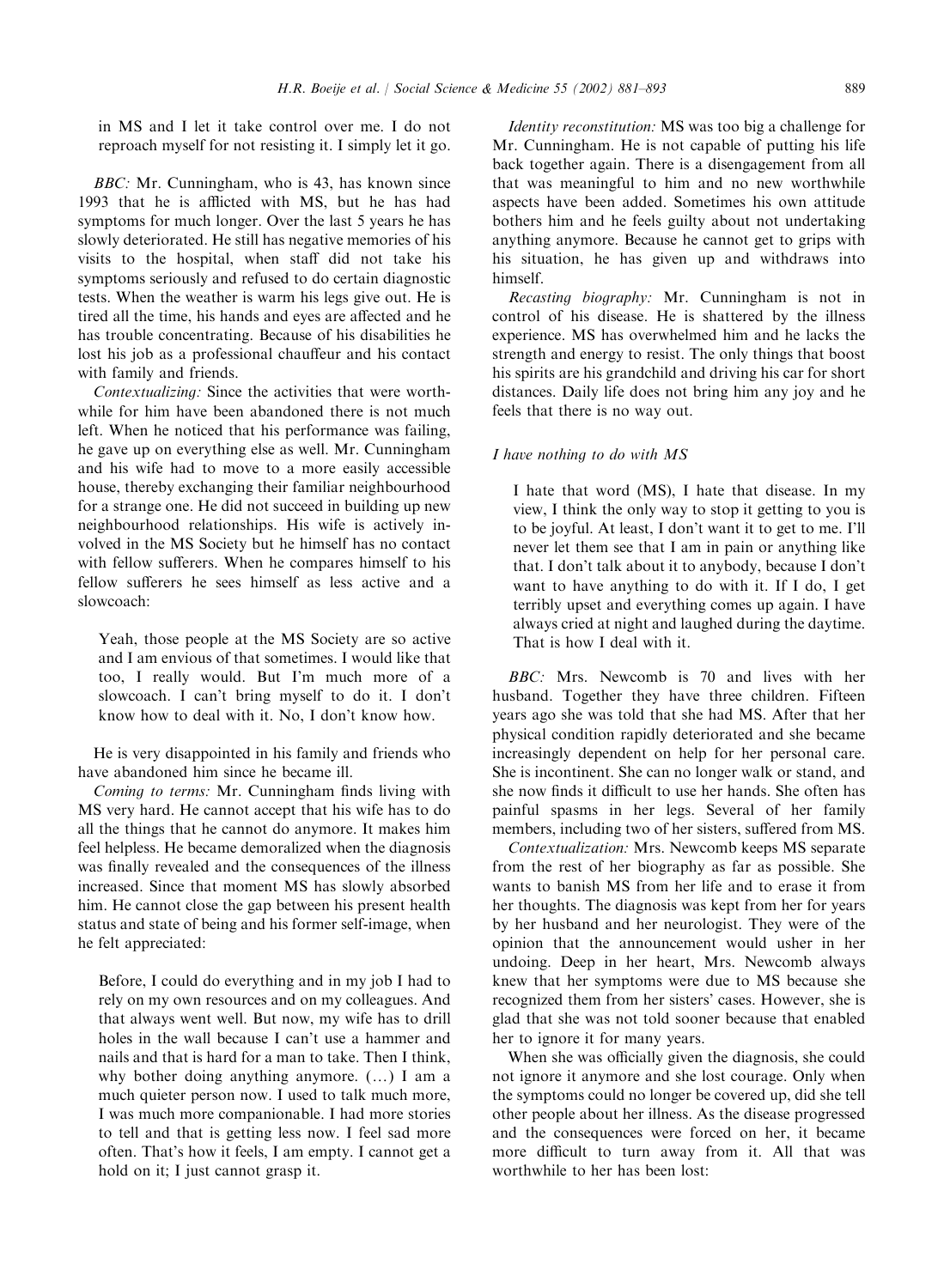The worst part is that I can no longer do what I always did. I was always in the thick of things. I was always working, and we went out a lot, we went for nights out. And all that is gone (...). You cannot walk anymore. In the beginning I did some knitting and needlework but now I cannot do that anymore. Reading and watching television, that is all you can do. I did everything, knitting, everything. And suddenly, all that ends!

Coming to terms: MS has not been given a place in her life. She cannot accept the illness or its consequences, such as the loss of activities, being wheelchair bound and dependent on others. She feels ashamed of herself. In her eyes she does not deserve MS and she feels aggrieved and victimized. She hates MS so much that she will not even pronounce the words.

Identity reconstitution: There is no sense of wholeness in Mrs. Newcomb's case. This is particularly due to the fact that she presents herself to other people as a happy and cheerful person and masks her real sorrow and fear. She only cries at night. She has flashbacks and nightmares of the way her most beloved sister suffered of MS and eventually died. This event has caused such an existential fear that she cannot live with the idea of being a victim of MS herself.

She avoids any confrontation with the illness. She does not read about MS or watch TV programmes that remind her of MS. She shies away from contact with fellow sufferers. She cherishes the company of people who do not talk about the disease. She only enjoys activities that divert her in such a way that she can leave her worries behind. She uses mocking humour to make bearable what is actually unbearable to her. She would have refused the interview, if her husband had not made the appointment.

Recasting biography: Of late, she is so overcome by thoughts of a terrible death and by loneliness that every new day she has to live brings her pain:

I am so tired of it. Every day in a wheelchair and in the evening, my legs hurt so badly. To me, it's terrible. I don't want to grow old this way... I don't want to think about it. Then I feel so lonesome that I do not want to wake up tomorrow. That is my only wish. That tomorrow morning I won't have to get up. With all my worries, I do not want to go on any more.

Mrs. Newcomb has not found new modes of living within her limitations. All salient aspects of self have been lost and no new worthwhile aspects have been discovered. The relationship with her husband has been disrupted but just once she would like to be able to tell him what's on her mind. Her only hope is that she can continue to put on a show of being happy, but there is no hope that times will get better. She sees absolutely no direction to her life and her only escape from her suffocating fears is to die.

#### Conclusion and discussion

This study offers insights into the way people with advanced MS accommodate to their illness. The body of data as a whole confirms MS as a physically exhausting disease with far-reaching psychosocial consequences for patients and family members alike. Our findings pertaining to the caregivers are explored elsewhere. The heavy demands placed on the biographical work of people with advanced MS can be explained by the fact that the illness touches upon all three concepts of the BBC and shatters the connection between them. It does so in an ongoing and severely damaging manner. A variety of examples of serious bodily failure and accompanying performance failures were reported. The loss of salient aspects of self was also illustrated. The empirical data presented here illustrate some of the general and already known features of progressive illnesses, and some of the more specific points that relate to MS. As bodily failure increases, performances have to be eliminated altogether and it appears in our data to be hard and sometimes even impossible to find new, fulfilling activities.

The downward phase of the illness trajectory itself sabotages successful accommodation as it constantly gives negative feedback on symptoms, performances and the implementation of biographical work. The ongoing deterioration sometimes leads people to give up their efforts altogether. In this phase, the hope and optimism that can pull people through in rough times, are not easy accessible in the form of medical treatment, for example. Hopes are limited to slowing down the illness course, maintaining certain salient bodily faculties and preventing admission to a nursing home.

Contextualizing the illness in terms of one's own biography varies from a state in which MS is not regarded a part of the biography, as in the case of Mrs. Newcomb, to a state in which MS is fused with one's identity. In most cases MS is a part of life, but does not determine all aspects of it. The case of Marc shows that, to a considerable extent, integration can give new meaning to the life course. It is possible to enjoy even the aspects of self which are related to illness, as Marc finds his contacts with fellow sufferers meaningful and enjoyable. But as Mr. Cunningham shows, the illnessrelated aspects can rule the patient's life without giving a new direction to it when they are not incorporated. The person is held captive by the disease and is led to a state of paralysis and retreat.

Coming to terms seems to be a necessary requirement for the processes of contextualization and reconstitution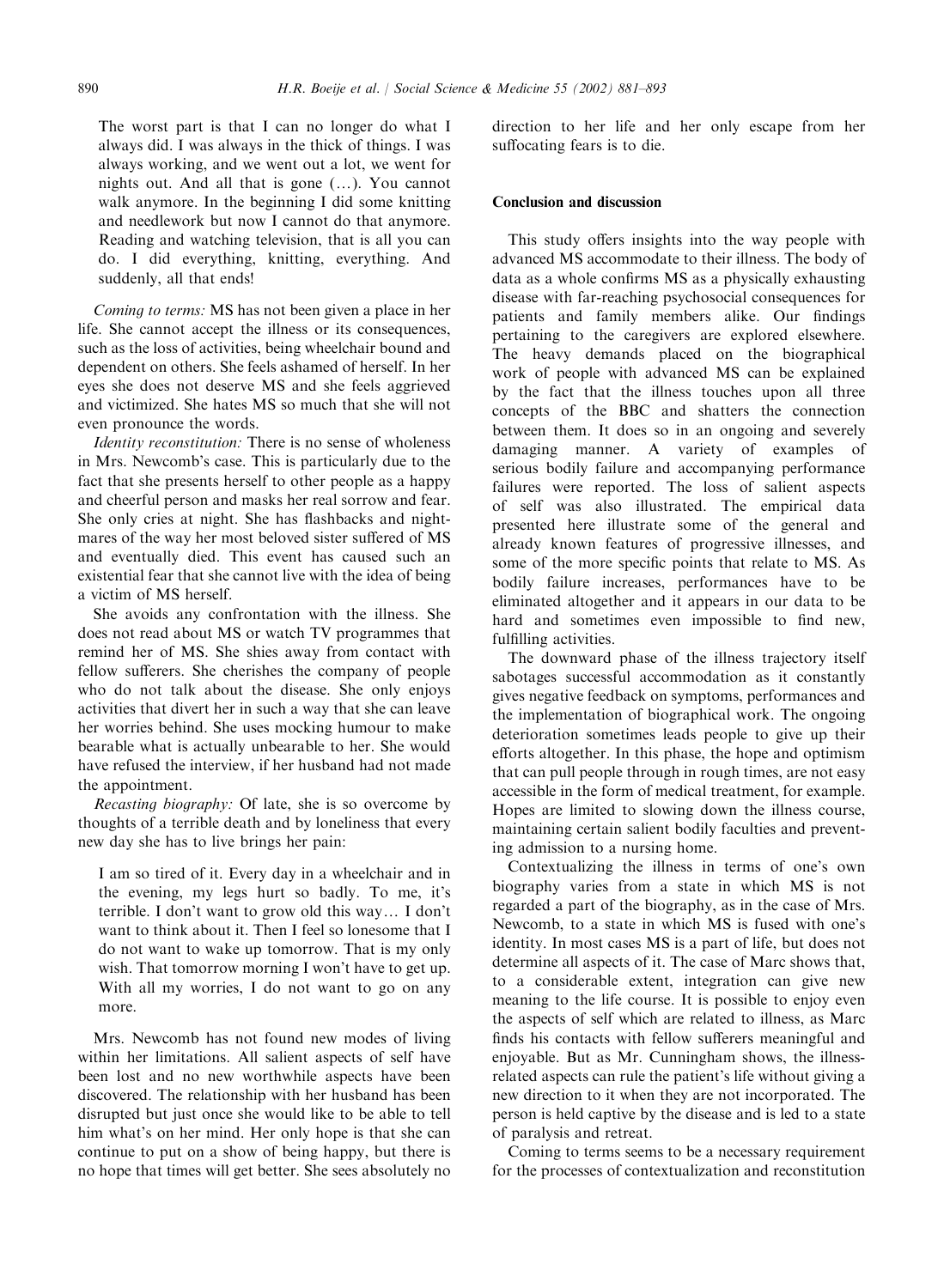to take place. When there is a considerable failure or refusal to accept the illness to some degree, as with Mr. Cunningham and Mrs. Newcomb, identity reconstitution fails. Both in their own way oppose the illness and have difficulty living in the present. This can be derived from the mottos according to which they live  $I$  allow  $MS$ to take control over me and I have nothing to do with MS. Others, such as Marc and Mrs. Ratcliff, have found a way to come to terms with their illness and are in one way or another satisfied with their altered performances. Their personal philosophies  $I$  try to make the most of it and MS will never have the upper hand are evidence of their will to go on.

There was a great deal of evidence in the transcripts that biographical recasting was an almost impossible task for the participants. The explanation lies in the absence of one of the essential conditions for this process, according to Corbin and Strauss (1988), which is having some degree of control over the illness trajectory. This is frustrated in MS because of the unpredictable course of the disease. The implications are significant, in that people with MS cannot give direction to their future biography or are unable to stop themselves from thinking about the worst option available, which in their eyes is institutionalization. Instead, people live one day at a time as much as possible although it makes them feel uncomfortable not to be able to plan for the future in terms of biography. Of course, our findings must be understood in relation to the selection of participants in a downward phase of MS. A life of dependency, whether bedridden or wheelchair bound, clearly offers fewer things to look forward to, even when the individual has accommodated rather well and looks on the bright side. This perhaps explains why our results do not match those of other studies which offered more positive results regarding adjustment to MS (e.g. Eklund & MacDonald, 1991; Stuifbergen & Rogers, 1997).

On the basis of other studies in this area which showed the large effects of chronic illness on the patients' identities, we chose Corbin and Strauss' framework of biographical work to analyse our data. Their framework proved to be useful, in the sense that it made us understand that people with MS are very much involved in processes that pertain to their whole being and to which they themselves refer as the all-embracing character of their illness. However, as Corbin and Strauss noted, the biographical processes are hard to disentangle empirically because they occur simultaneously and blend into each other. From that point of view, the central elements in the framework served as sensitizing concepts and guided our way of looking at and interpreting the data. Apart from trying to distinguish the different processes, the problem was resolved by focussing on case stories. The presentation of cases is one way to demonstrate in detail

the ensemble elements in each case and how these elements are configured to create a whole (Sandelowski, 1996).

The focus on the case stories also allowed us to depict developments in the accommodation to MS over a number of years, although this was not part of our research questions. Changes constitute small differences in biographical work or must be considered real turning points. Some patients have been able to remain in control of their lives so far and have only experienced some small setbacks. Others seem to have resigned themselves to the disease at an early stage, sometimes marked by the physician's formal diagnosis. Upheavals can bring about changes in the direction of more or less accommodation. Some were beaten by the disease at first, but gained control over it after some years. Others coped well with the disease until they found themselves caught up in it and lost courage. Breakthroughs are always triggered by some event, whether this is the official diagnosis, a statement taken very seriously, the deterioration and death of other patients or the prospect of admission to an institution. More research into this topic is recommended because these triggers offer possibilities for intervening in the accommodation process as they set things in motion and can lead to major changes in a person's life course.

It would be an interesting issue for further study how the social context of people with MS influences their responses to MS. Our study has taken into account only a small part of the social and material factors and conditions and yet it provides some examples of drastic events with regard to employment, transport, housing and health services. Disability theorists have tried to bring it home that the way society is organized raises barriers for people with impairments (Barnes, Mercer, & Shakespeare, 1999). In terms of the accommodation process this implies that more concepts of self are lost as a consequence of the way society functions than would be necessary objectively when taking the physical consequences of MS into account. Nowadays, MS gives legitimate access to the 'impaired role' in Dutch and Belgium society. However, there are quite a few catches. At first, people who have constructed their concepts of self upon current appreciated values and expectations such as being active and self-sufficient, cannot change just like that to a different life even if it is justified by society (see also Charmaz, 1983). Secondly, even responses of disabled people are measured alongside the existing values as it is noticed that persons who are capable of 'living life to the max' despite their illness, can count on more respect and understanding than people who do not.

Since our study was aimed at the patients' accommodation in the present, we asked them to look at the present and in the light of this present to review their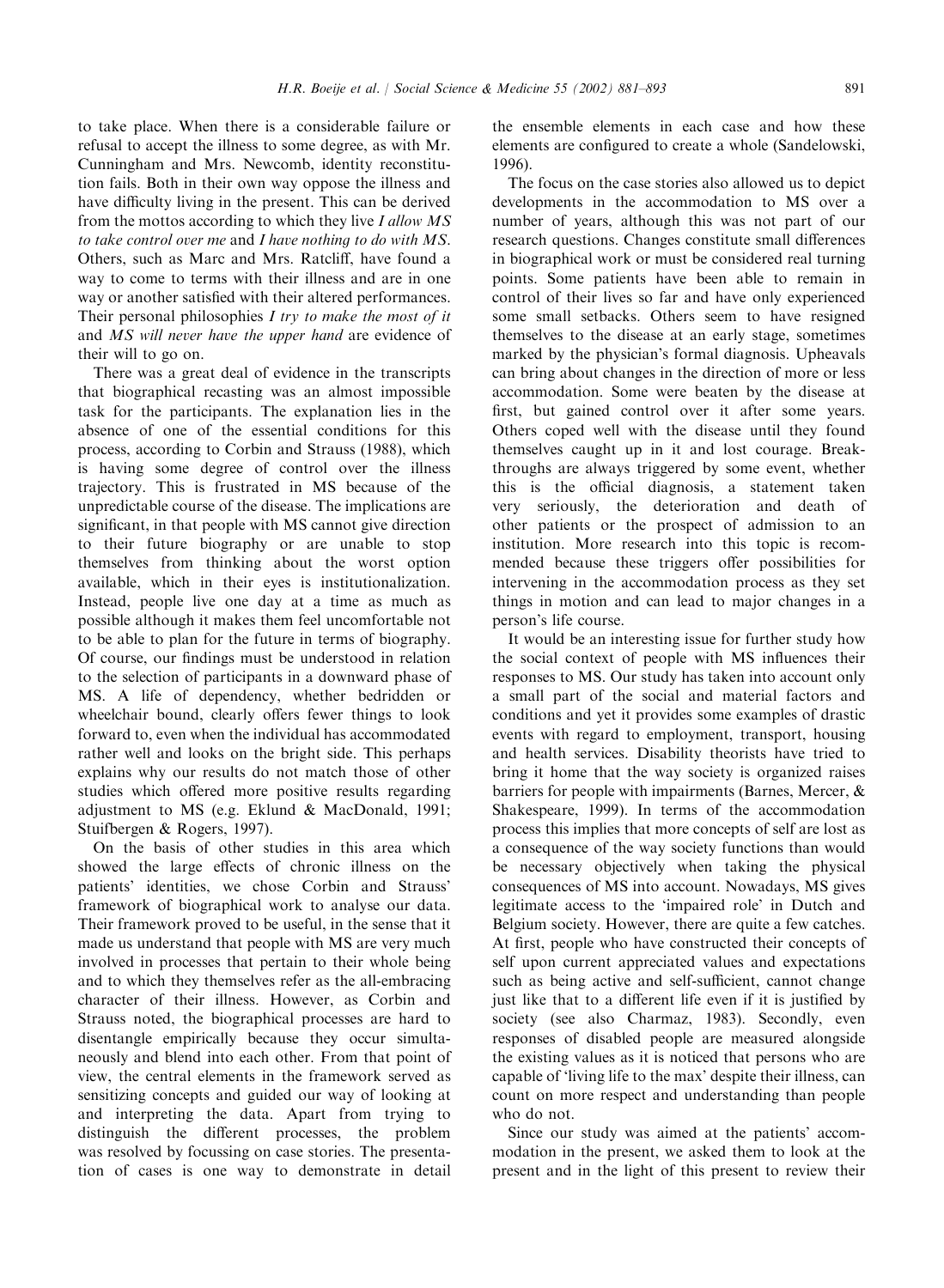past experiences and to think about their future plans. Because turning points and critical events stand out, interviewees were able to remember the significant changes reasonably accurately. Their stories were often confirmed by the family caregivers. There is a real possibility that the way they look at past experiences now is different from how they experienced them at that time. We consider the stories they told us to be the versions of their lives they were comfortable sharing with the interviewers at this specific moment in their lives (Holstein & Gubrium, 1995). With regard to the temporal perspective of accommodation, a longitudinal study with successive interviewing would be the designated method.

We deliberately chose to use a loosely structured interview style in which interviewees were invited to give their own accounts and to elaborate on the subjects they found important. Our participants did not see this as an invitation to only talk about the positive moments or successes, as we also gathered stories interlarded with grief, resentment, boredom and anger. Some authors warn interviewers not to be too understanding and open because this leads interviewees to provide only a positive self-presentation (Mazeland & Ten Have, 1996). Interviewers in their turn are seduced into probing interviewees for positive answers and trying to cheer them up (Houtkoop-Steenstra, 1997). In this study, the training and coaching given to interviewers probably prevented this from happening.

People with advanced MS are at risk of encountering major problems in terms of their sense of well being. Health care providers can use the information presented here to evaluate their decisions and actions carefully in the light of MS patients' difficulty in carrying out biographical work. Advising someone to use a device, such as a wheelchair or body lift, should not only be considered as a pragmatic, technical solution for failed body parts, but should also be seen as a development that has to be contextualized and accepted in the life course. The use of devices can open up the world to some people again while for others it can destroy a delicate equilibrium of self. Health professionals can support patients and their family members in moving beyond the present or learning to endure it.

#### Acknowledgements

This paper is based on research which was funded by grants from the NFWO Belgium, VSB-Fund, Foundation Gerard van Kleef and RC OudeArmen Kantoor. The authors wish to thank the colleagues of the Research Institute for Psychology & Health for reviewing an earlier version of this paper.

#### References

- Anderson, R., & Bury, M. (Eds.) (1988). Living with chronic illness. The experience of patients and their families. London: Unwin Hyman.
- Banyard, V. L., & Graham-Bermann, S. A. (1993). Can women cope? A gender analysis of theories of coping with stress. Psychology of Women Quarterly, 17, 303–318.
- Barnes, C., Mercer, G., & Shakespeare, T. (1999). Exploring disability. A sociological introduction. Cambridge: Polity Press.
- Braham, S., Houser, H. B., Cline, A., & Posner, M. (1975). Evaluation of the social needs of nonhospitalized chronically ill persons. Study of 47 patients with multiple sclerosis. Journal of Chronic Diseases, 28, 401–419.
- Brooks, N. A., & Matson, R. R. (1987). Managing multiple sclerosis. In R. A. Roth, & P. Conrad (Eds.), Research in the sociology of health care (pp. 73–106). Greenwich: JAI.
- Bury, M. R. (1982). Chronic illness as biographical disruption. Sociology of Health and Illness, 4(2), 167–182.
- Charmaz, K. (1983). Loss of self. A fundamental form of suffering in the chronically ill. Sociology of Health and Illness, 5(2), 169–195.
- Corbin, J. M., & Strauss, A. L. (1988). Unending work and care. Managing chronic illness at home. San Francisco: Jossey Bass.
- Davis, M. Z. (1973). Living with multiple sclerosis. A social psychological analysis. Springfield: Charles C Thomas.
- Dey, I. (1993). Qualitative data analysis. A user friendly guide for social scientists. London & New York: Routledge.
- Donker, G. A., Foets, M., & Spreeuwenberg, P. (1996). Multiple sclerosis: Management in Dutch general practice. Family Practice, 13(5), 439–444.
- Duijnstee, M. S. H., & Boeije, H. R. (1998). Home care by and for relatives of MS patients. Journal of Neuroscience Nursing, 30, 2–6.
- Eklund, V., & MacDonald, M. L. (1991). Descriptions of persons with multiple sclerosis, with an emphasis on what is needed from psychologists. Professional Psychology: Research and Practice, 22(4), 277–284.
- Favro Marks, S., & Millard, R. W. (1990). Nursing assessment of positive adjustment for individuals with Multiple Sclerosis. *Rehabilitation Nursing*, 15(3), 147-151.
- Holstein, J. A., & Gubrium, J. F. (1995). The active interview. Thousand Oaks: Sage.
- Houtkoop-Steenstra, H. (1997). Being friendly in survey interviews. Journal of Pragmatics, 28, 591–623.
- Kelly, M. (1992). Self, identity and radical surgery. Sociology of Health and Illness, 14(3), 390–415.
- Kelly, M. P. (1991). Coping with an ileostomy. Social Science and Medicine, 33(2), 115–125.
- Kimchi, J., Polivka, B., & Stevenson, J. S. (1991,). Triangulation. Operational definitions. Nursing Research, 40, 120–123.
- Kuckartz, U. (1998). WinMAX 97. Scientific text analysis for the social sciences. Berlin.
- Mason, J. (1996). Qualitative researching. London: Sage.
- Mazeland, H., & Have, P. ten (1996). Essential tensions in (semi-)open interviews. In I. Maso, & F. Wester (Eds.), The deliberate dialogue (pp. 87–113). Brussels: VUB Press.